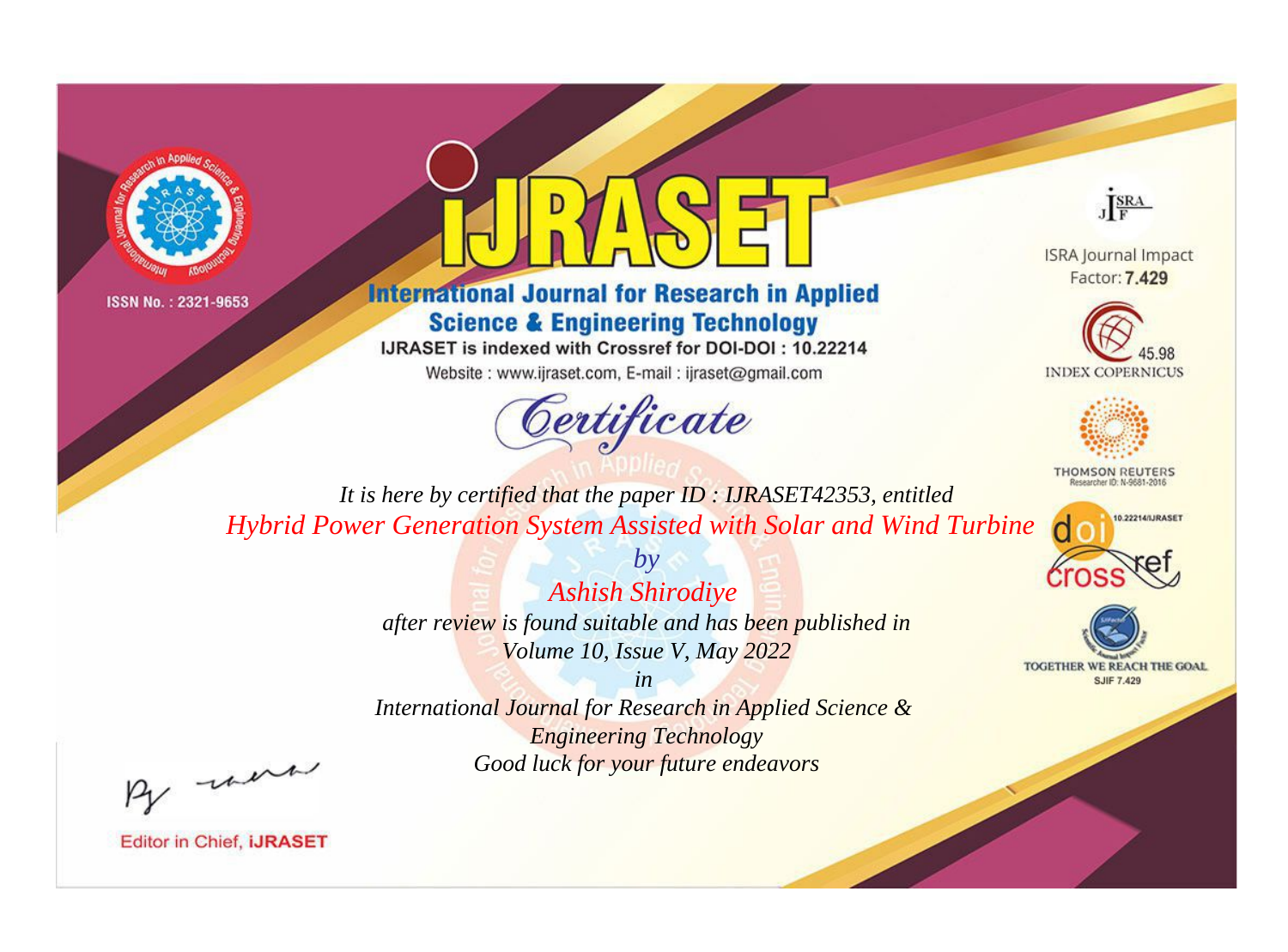



**International Journal for Research in Applied Science & Engineering Technology** 

IJRASET is indexed with Crossref for DOI-DOI: 10.22214

Website: www.ijraset.com, E-mail: ijraset@gmail.com



JERA

**ISRA Journal Impact** Factor: 7.429





**THOMSON REUTERS** 



TOGETHER WE REACH THE GOAL **SJIF 7.429** 

*It is here by certified that the paper ID : IJRASET42353, entitled Hybrid Power Generation System Assisted with Solar and Wind Turbine*

> *Ashish Gujwar after review is found suitable and has been published in Volume 10, Issue V, May 2022*

*by*

*in* 

*International Journal for Research in Applied Science & Engineering Technology Good luck for your future endeavors*

By morn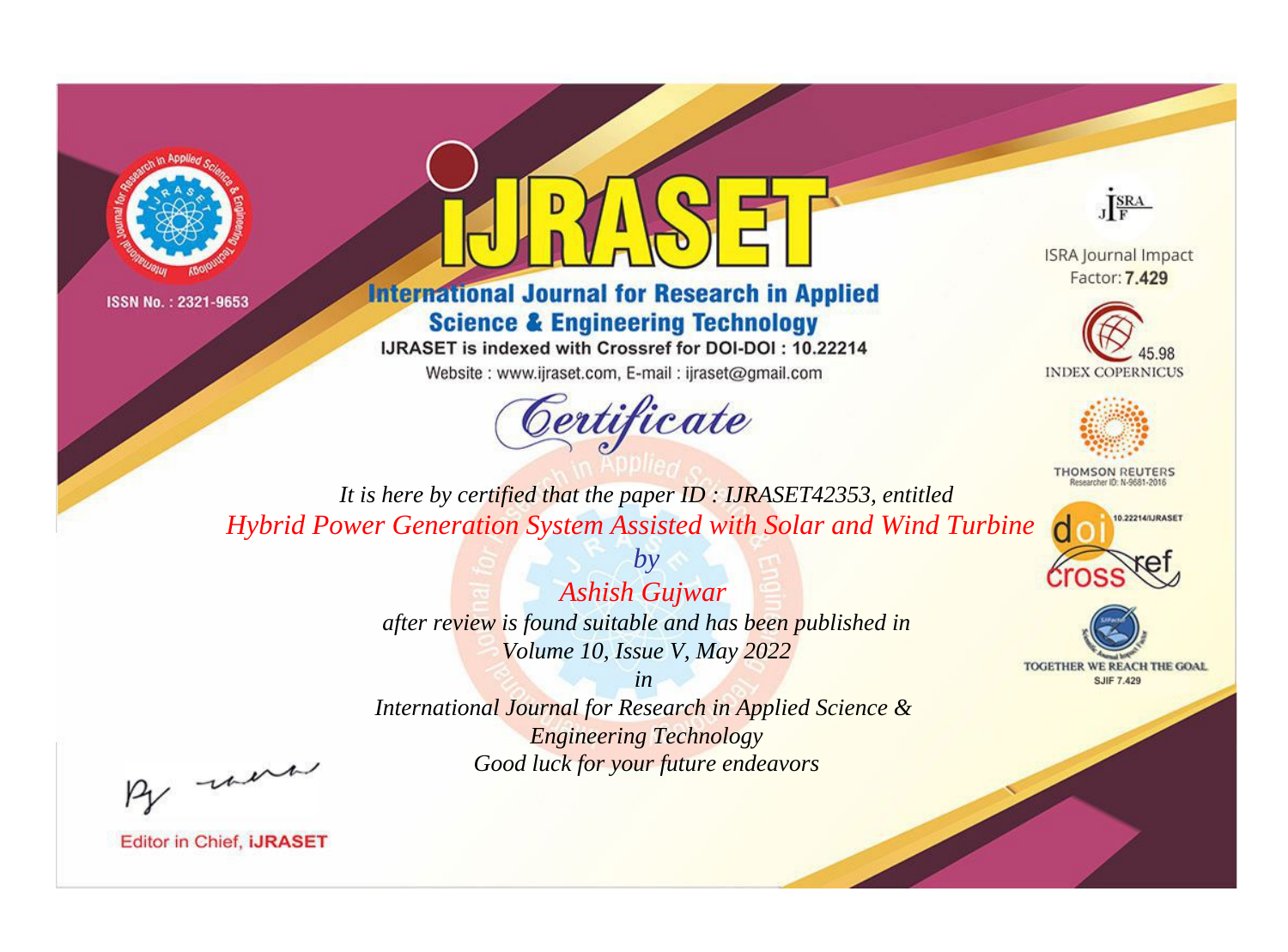



**International Journal for Research in Applied Science & Engineering Technology** 

IJRASET is indexed with Crossref for DOI-DOI: 10.22214

Website: www.ijraset.com, E-mail: ijraset@gmail.com



JERA

**ISRA Journal Impact** Factor: 7.429





**THOMSON REUTERS** 



TOGETHER WE REACH THE GOAL **SJIF 7.429** 

*It is here by certified that the paper ID : IJRASET42353, entitled Hybrid Power Generation System Assisted with Solar and Wind Turbine*

> *by Suraj Upadhyay after review is found suitable and has been published in Volume 10, Issue V, May 2022*

> > *in*

*International Journal for Research in Applied Science & Engineering Technology Good luck for your future endeavors*

By morn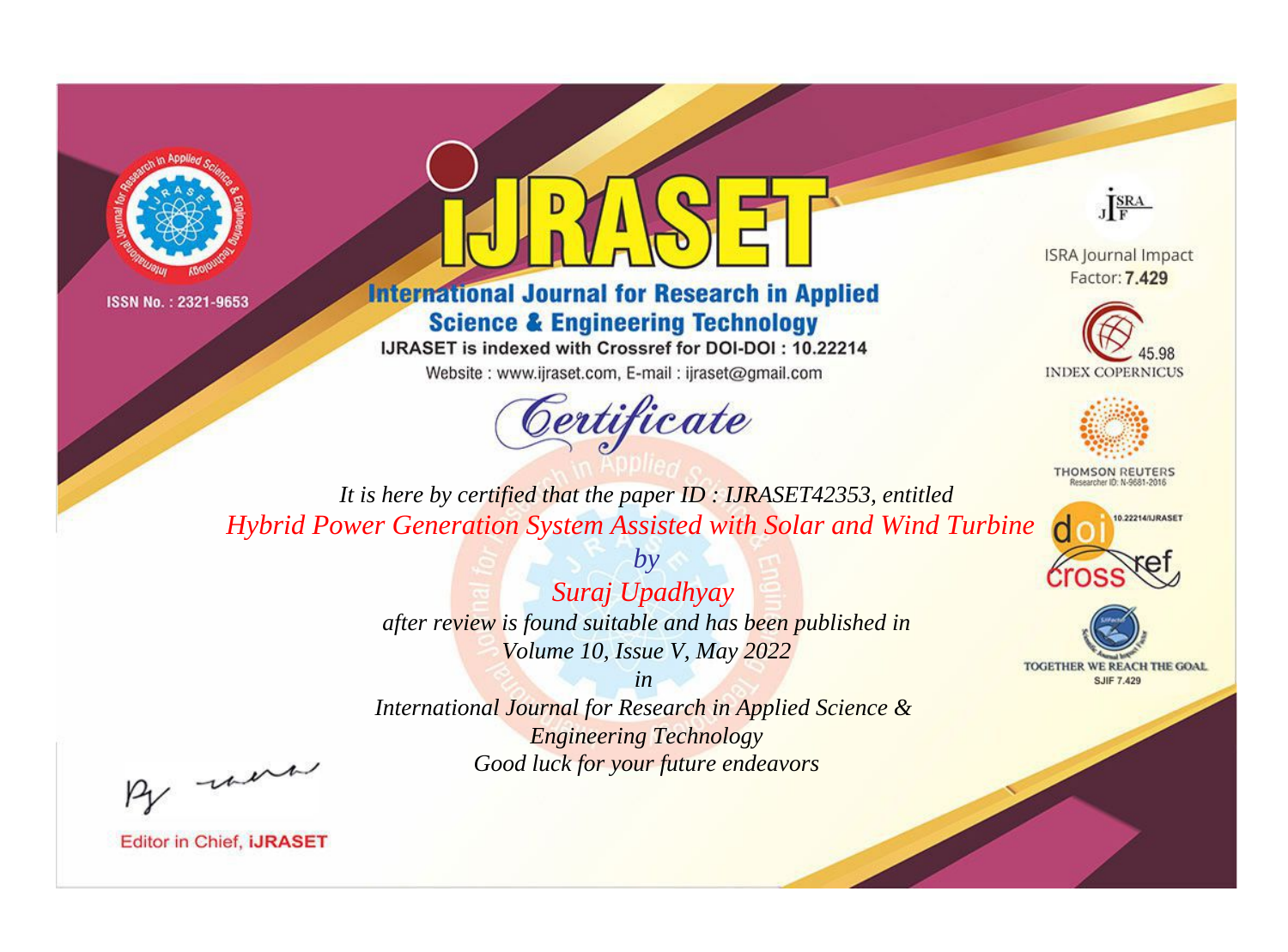



**International Journal for Research in Applied Science & Engineering Technology** 

IJRASET is indexed with Crossref for DOI-DOI: 10.22214

Website: www.ijraset.com, E-mail: ijraset@gmail.com



JERA

**ISRA Journal Impact** Factor: 7.429





**THOMSON REUTERS** 



TOGETHER WE REACH THE GOAL **SJIF 7.429** 

*It is here by certified that the paper ID : IJRASET42353, entitled Hybrid Power Generation System Assisted with Solar and Wind Turbine*

> *Khushal Dhusiya after review is found suitable and has been published in Volume 10, Issue V, May 2022*

*by*

*in* 

*International Journal for Research in Applied Science & Engineering Technology Good luck for your future endeavors*

By morn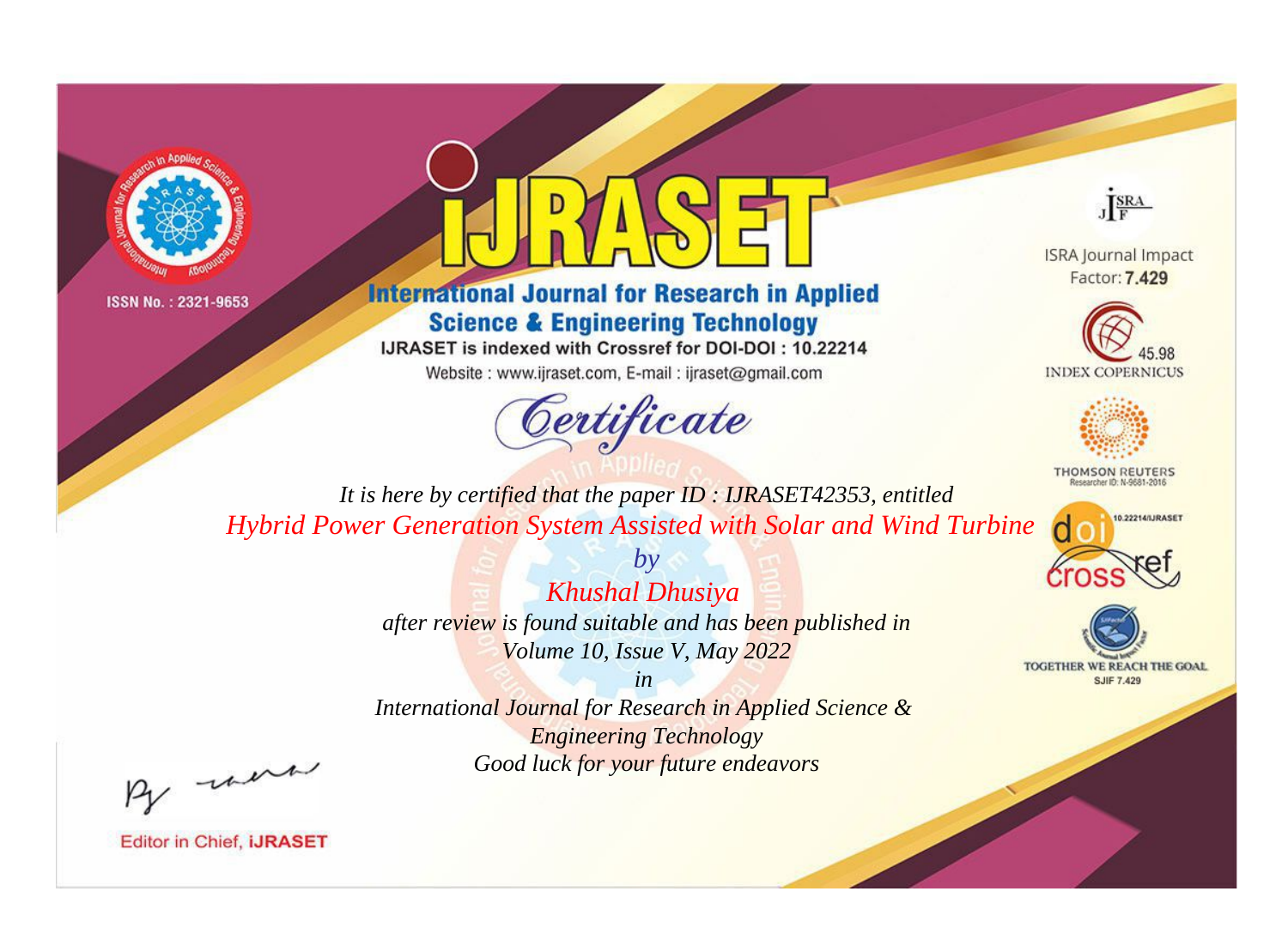



**International Journal for Research in Applied Science & Engineering Technology** 

IJRASET is indexed with Crossref for DOI-DOI: 10.22214

Website: www.ijraset.com, E-mail: ijraset@gmail.com



JERA

**ISRA Journal Impact** Factor: 7.429





**THOMSON REUTERS** 



TOGETHER WE REACH THE GOAL **SJIF 7.429** 

*It is here by certified that the paper ID : IJRASET42353, entitled Hybrid Power Generation System Assisted with Solar and Wind Turbine*

> *Rohit Meshram after review is found suitable and has been published in Volume 10, Issue V, May 2022*

*by*

*in* 

*International Journal for Research in Applied Science & Engineering Technology Good luck for your future endeavors*

By morn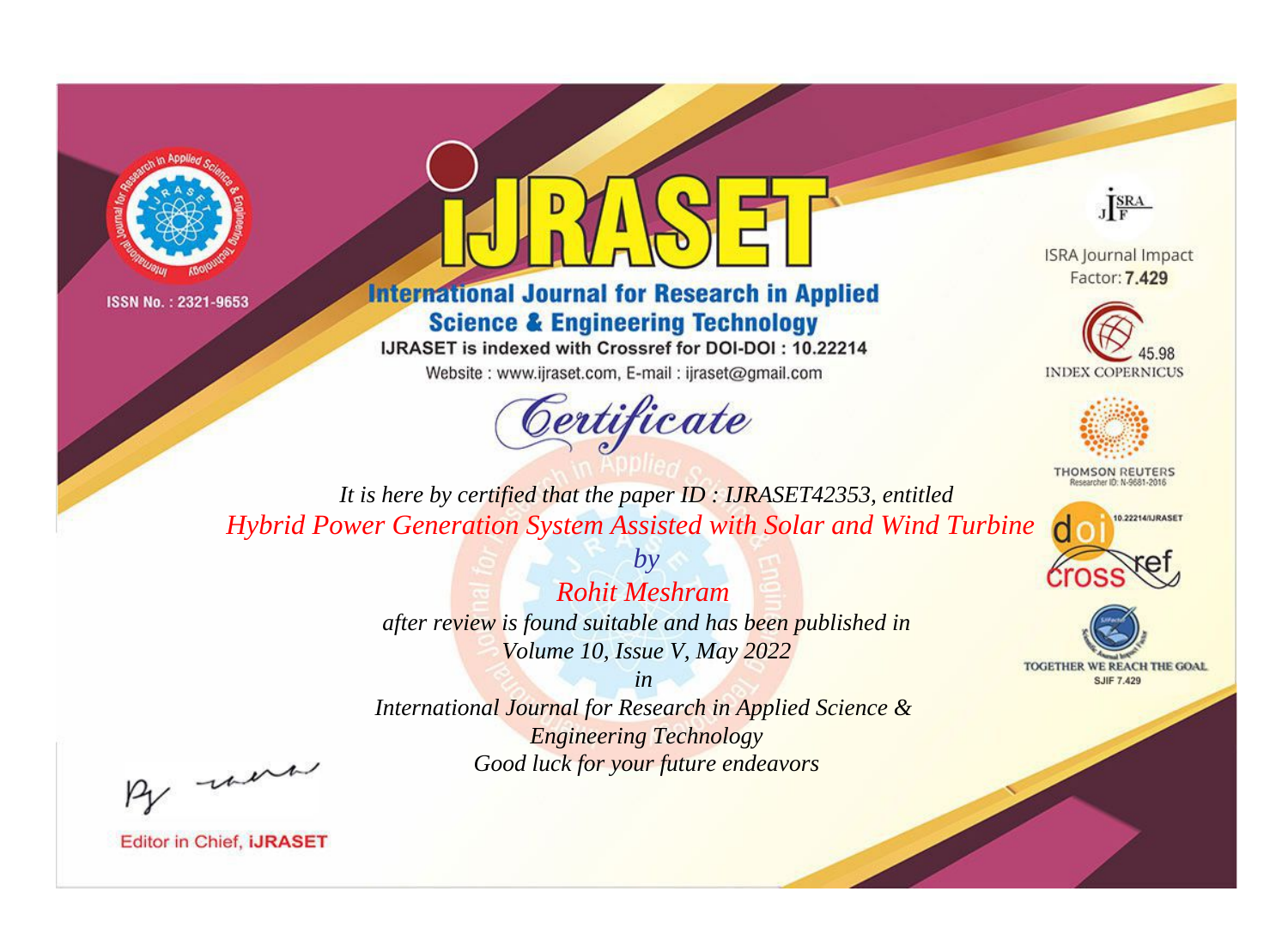



**International Journal for Research in Applied Science & Engineering Technology** 

IJRASET is indexed with Crossref for DOI-DOI: 10.22214

Website: www.ijraset.com, E-mail: ijraset@gmail.com



JERA

**ISRA Journal Impact** Factor: 7.429





**THOMSON REUTERS** 



TOGETHER WE REACH THE GOAL **SJIF 7.429** 

*It is here by certified that the paper ID : IJRASET42353, entitled Hybrid Power Generation System Assisted with Solar and Wind Turbine*

> *Vilas Zade after review is found suitable and has been published in Volume 10, Issue V, May 2022*

*by*

*in* 

*International Journal for Research in Applied Science & Engineering Technology Good luck for your future endeavors*

By morn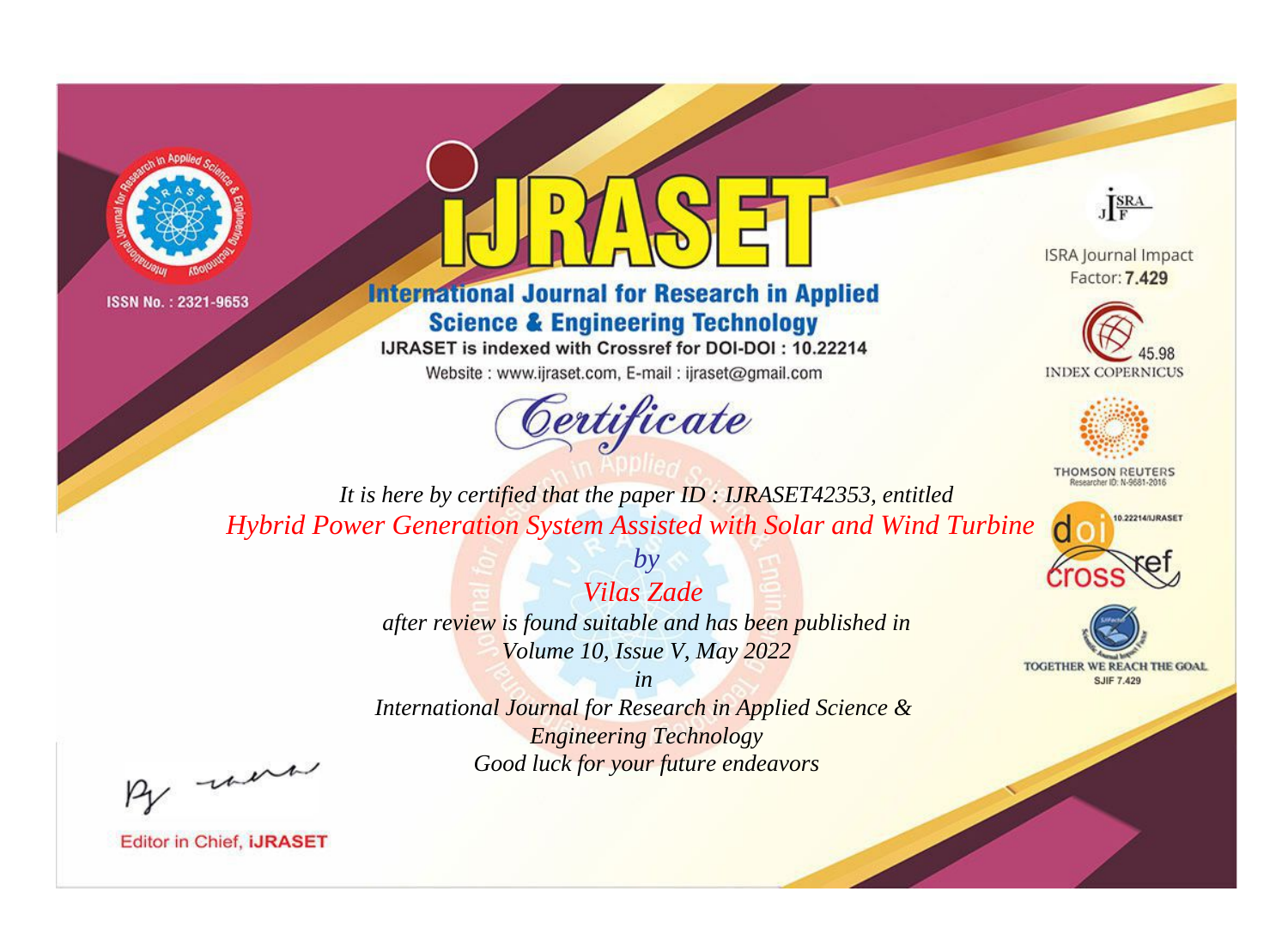



**International Journal for Research in Applied Science & Engineering Technology** 

IJRASET is indexed with Crossref for DOI-DOI: 10.22214

Website: www.ijraset.com, E-mail: ijraset@gmail.com



JERA

**ISRA Journal Impact** Factor: 7.429





**THOMSON REUTERS** 



TOGETHER WE REACH THE GOAL **SJIF 7.429** 

*It is here by certified that the paper ID : IJRASET42353, entitled Hybrid Power Generation System Assisted with Solar and Wind Turbine*

> *Ashish Dhunde after review is found suitable and has been published in Volume 10, Issue V, May 2022*

*by*

*in* 

*International Journal for Research in Applied Science & Engineering Technology Good luck for your future endeavors*

By morn